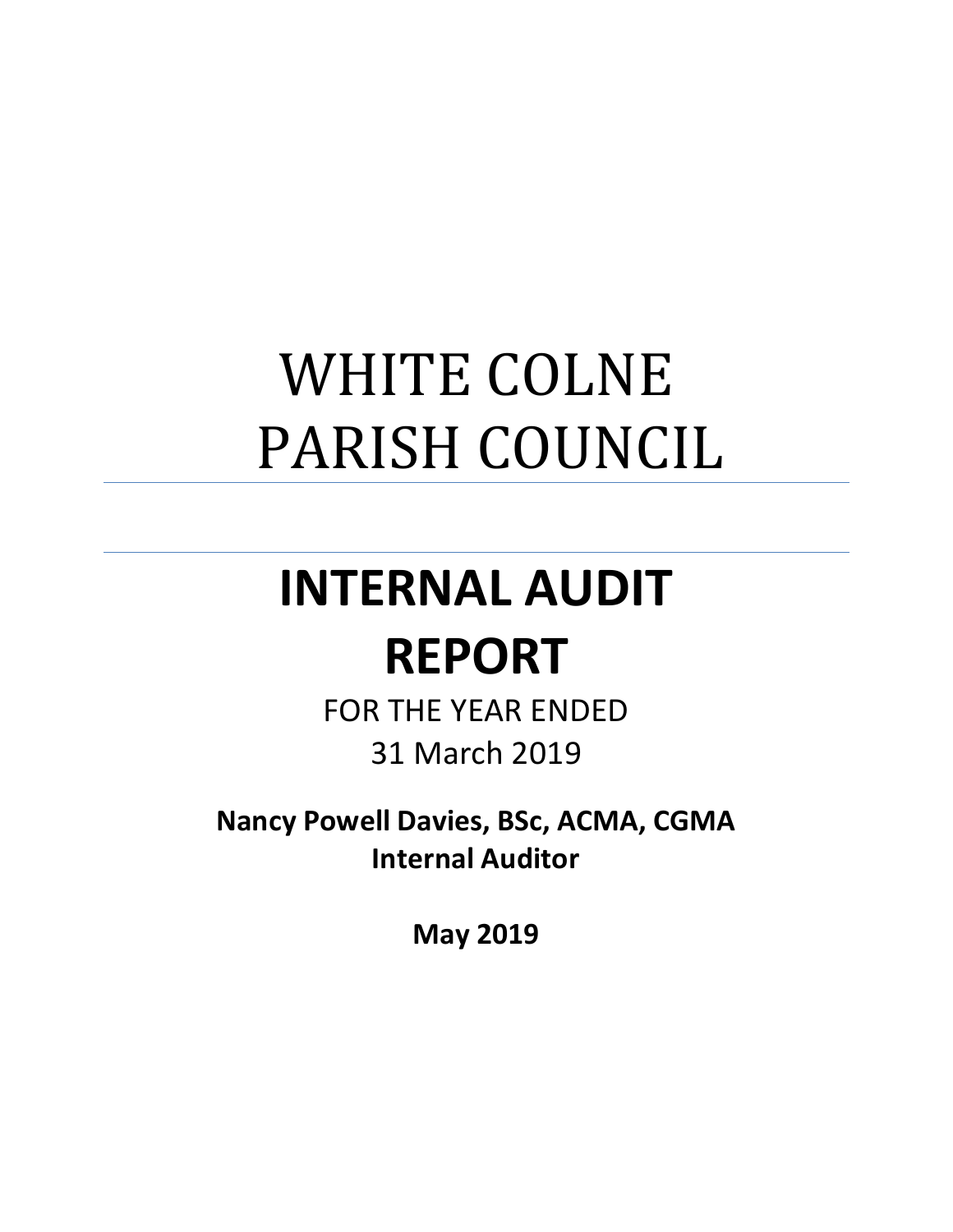#### **Introduction**

A smaller authority is required by Regulation 5(1) of the Accounts and Audit Regulations 2015 to 'undertake an effective internal audit to evaluate the effectiveness of its risk management, control and governance processes, taking into account public sector internal auditing standards or guidance.' These auditing standards and guidance have been set out in 'Governance and Accountability for Smaller Authorities in England' published in March 2019 and available on the NALC website. My internal audit review of the Parish Council's financial affairs for the year was guided by these documents and the requirements of the Annual Internal Audit Report that forms part of the Annual Governance and Accountability Return for the Council.

I would like to take this opportunity to express my appreciation to Mr Williams, Clerk and Responsible Finance Officer to the Council for his assistance.

#### **Findings**

The major findings and recommendations are listed below. More details can be found in the Appendices provided with this report.

- 1. The books of account are kept on computer spreadsheets. Transactions relating to the Village Hall are now on the same receipts and payments sheets as other council transactions.
- 2. During the year up to five bank accounts were in operation. By the end of the year this had been rationalised to just two. Regular reconciliations to the main council bank accounts are carried out and reported to each Council meeting. These are also checked by the Chairman and I was able to reconcile them to the year-end accounts.
- 3. The budgetary process supporting deliberations for the annual precept requirements are adequate. A statement of transactions including those relating to the village hall and details of funds available is provided for each meeting with a comparison of progress against budget.
- 4. At the year end the council had total reserves of nearly £27,000. Of this, monies received from the 50 Club are earmarked for specific projects and a further sum has been set aside towards the cost of re-roofing the Village Hall. This nearly £19,500 as general reserves which towards the upper level of what is considered appropriate. *It is understood that a further sum of £2,000 has been added to the earmarked reserve for repairing the Village Hall roof since the end of the year, thus reducing the level of general reserves.*
- 5. Standing Orders and Financial Regulations were reviewed by the Council at its meeting in March 2019 and approved unamended.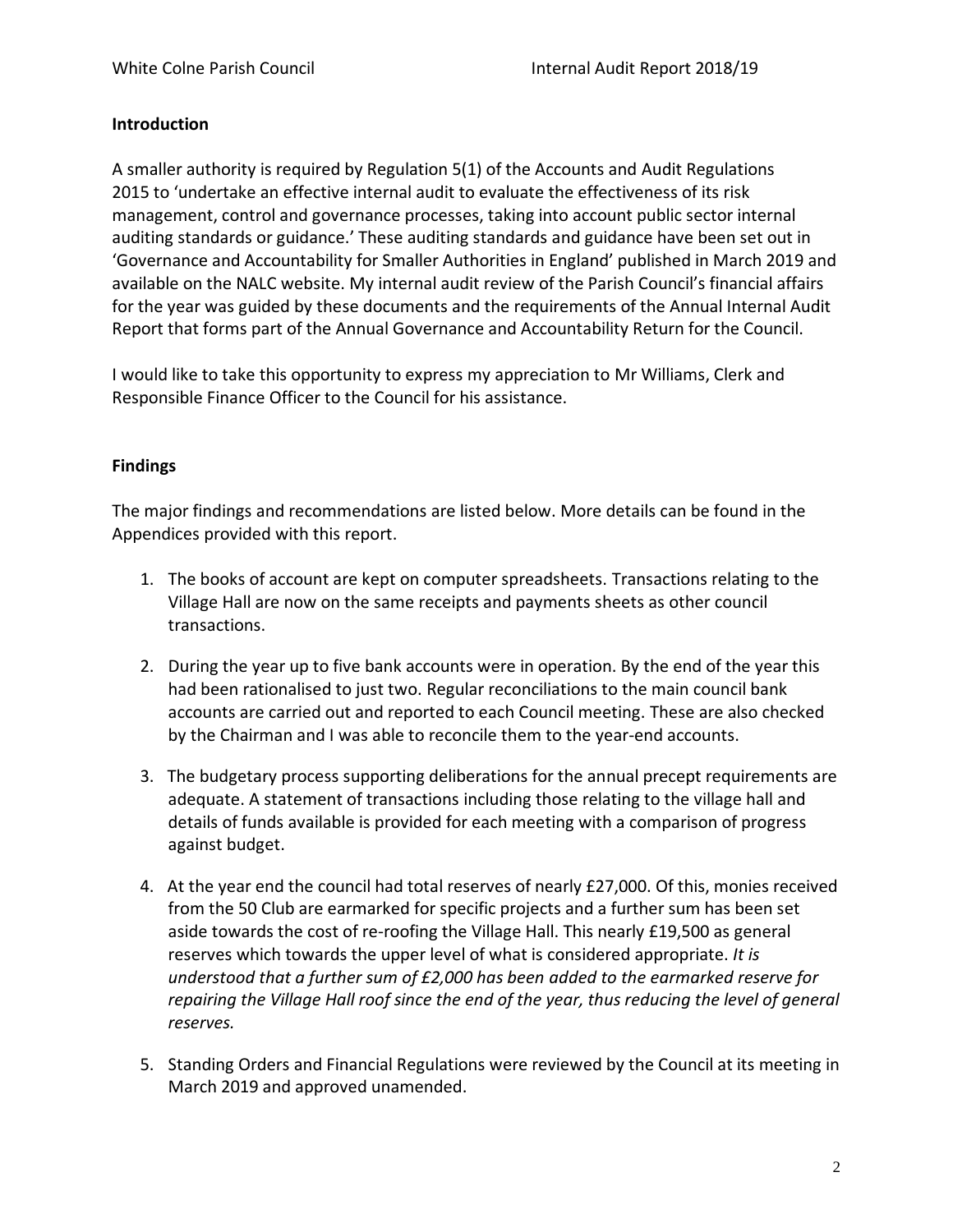- 6. The Council agreed an updated Risk Management Policy at its meeting in March 2019.
- 7. The rates paid to the Village Hall cleaner are below the national minimum wage.
- 8. Under the Transparency Code for Smaller Authorities 2014, the Parish Council are required to publish certain information on a website. Most of the information required has been posted but some could not be found. Further details are given in Appendix 2 to this report.

#### **Recommendations**

My recommendations to the Council are shown below.

- 1. The cleaner should be paid at least the minimum wage. *It is understood that the new cleaner engaged in April is paid above the minimum wage.*
- 2. The new laptop computer and printer should be added to the asset register.
- 3. The information required under the Transparency Code for Smaller Authorities 2014 must be posted on the Council's website.

#### **Opinion**

The financial affairs of the council are well maintained. The Council should continue to work with the Clerk and Responsible Finance Officer to address the issues raised above.

*N Powell Davies*

Nancy Powell Davies ACMA, CGMA 31<sup>st</sup> May 2019

\_\_\_\_\_\_\_\_\_\_\_\_\_\_\_\_\_\_\_\_\_\_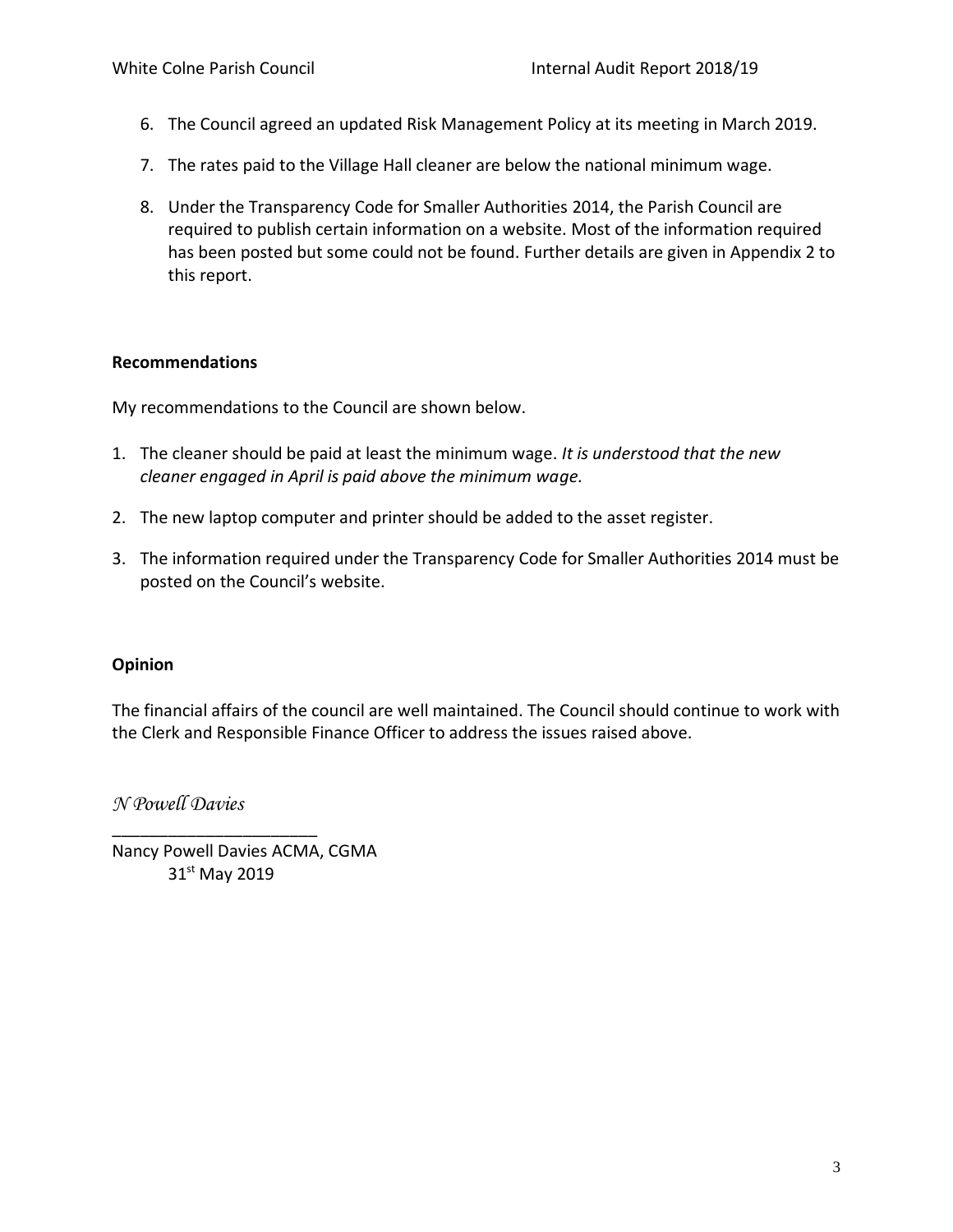#### **WHITE COLNE PARISH COUNCIL – DETAILED FINDINGS 2018/19**

| Expectation                                                                                                                                                             | <b>Findings</b>                                                                                                                                                                                                                                                                                  | <b>Recommendations</b>                         |
|-------------------------------------------------------------------------------------------------------------------------------------------------------------------------|--------------------------------------------------------------------------------------------------------------------------------------------------------------------------------------------------------------------------------------------------------------------------------------------------|------------------------------------------------|
| A Appropriate books of account have<br>been properly kept throughout the year.                                                                                          | The books of account are kept on computer<br>$\bullet$<br>spreadsheets. Transactions relating to the Village<br>Hall are now on the same receipts and payments<br>sheets as other council transactions.<br>The spreadsheets were reconciled to the<br>bank accounts.                             | Agreed that expectation met with.<br>$\bullet$ |
| B The council's financial regulations<br>have been met, payments were<br>supported by invoices, expenditure was<br>approved and VAT was appropriately<br>accounted for. | <b>Standing Orders and Financial Regulations</b><br>$\bullet$<br>were reviewed by the Council at its meeting in<br>March 2019 and approved unamended.<br>Payments were supported by invoices and<br>$\bullet$<br>expenditure is approved by the Council.<br>VAT was appropriately accounted for. | Agreed that expectation met with.<br>$\bullet$ |
| C The council assessed the significant<br>risks to achieving its objectives and<br>reviewed the adequacy of arrangements<br>to manage these.                            | The Council agreed an updated Risk<br>$\bullet$<br>Management Policy at its meeting in March 2019.                                                                                                                                                                                               | Agreed that expectation met with.<br>$\bullet$ |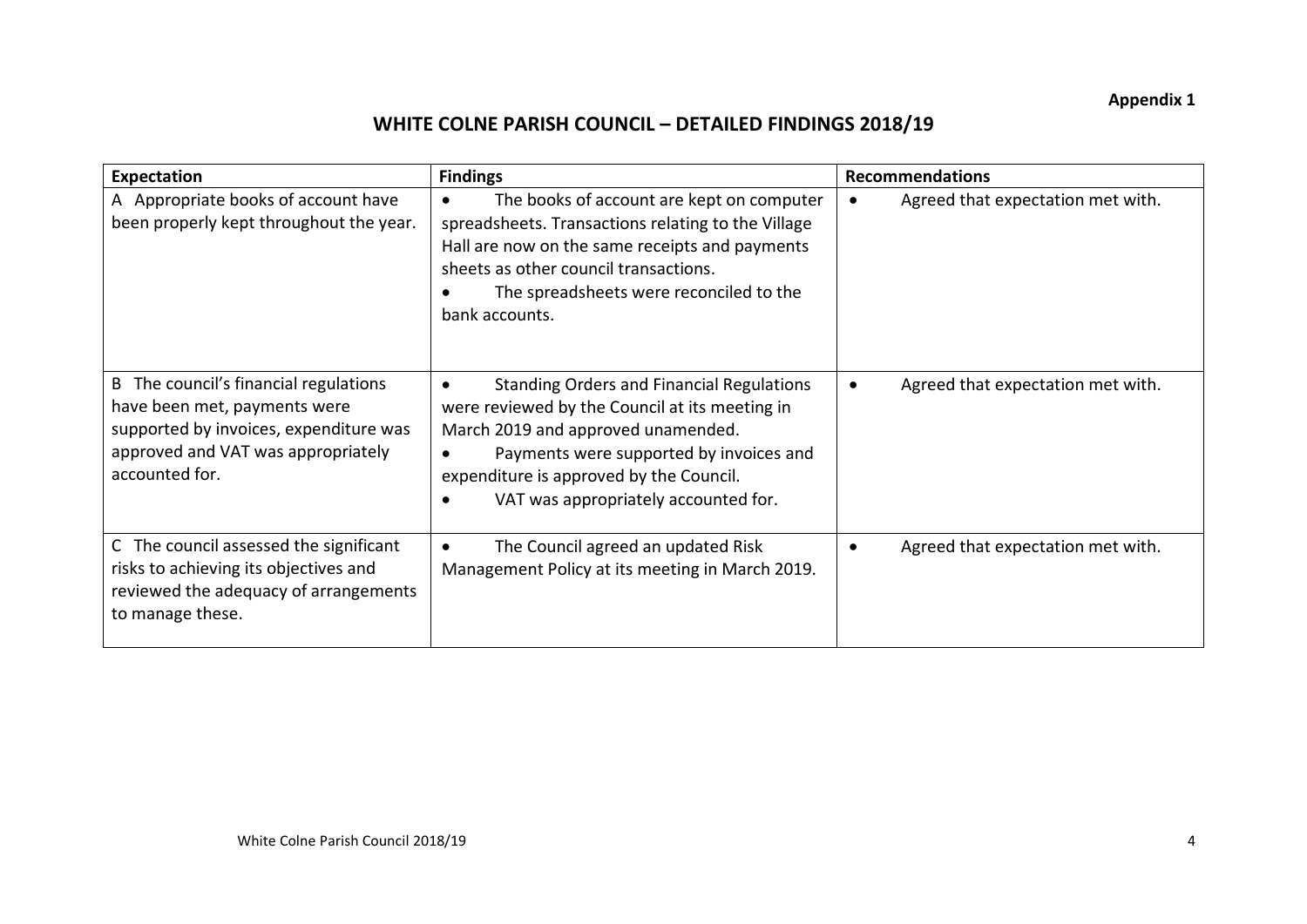| Expectation                                                                                                                                                                | <b>Findings</b>                                                                                                                                                                                                                                                                                                                                                                                                                                                                                                                                                                                                                                                                                                                                                                                       | <b>Recommendations</b>                         |
|----------------------------------------------------------------------------------------------------------------------------------------------------------------------------|-------------------------------------------------------------------------------------------------------------------------------------------------------------------------------------------------------------------------------------------------------------------------------------------------------------------------------------------------------------------------------------------------------------------------------------------------------------------------------------------------------------------------------------------------------------------------------------------------------------------------------------------------------------------------------------------------------------------------------------------------------------------------------------------------------|------------------------------------------------|
| D The annual precept requirements<br>resulted from an adequate budgetary<br>process; progress against budget was<br>regularly monitored; and reserves were<br>appropriate. | The budgetary process supporting<br>$\bullet$<br>deliberations for the annual precept requirements<br>are adequate.<br>A statement of transactions and funds<br>$\bullet$<br>available is provided for each meeting with a<br>comparison of progress against budget. These now<br>include transactions and bank balances related to<br>the Village Hall.<br>At the year end the council had total reserves<br>of £26,810. Of this, £3,166 had been received from<br>the 50 Club so was earmarked for specific projects<br>and £32 is held specifically for use on the<br>allotments. A further £5,000 has been set aside<br>towards the cost of re-roofing the Village Hall. This<br>left £19,476 as general reserves which is towards<br>the upper level considered appropriate for this<br>council. | Agreed that expectation met with.<br>$\bullet$ |
| E Expected income was fully received,<br>based on correct prices, properly<br>recorded and promptly banked; and VAT<br>was appropriately accounted for.                    | Expected income was fully received and<br>$\bullet$<br>adequately recorded. All monies for letting of the<br>Village Hall is now banked directly.<br>There is no VAT on income to be accounted<br>$\bullet$<br>for.                                                                                                                                                                                                                                                                                                                                                                                                                                                                                                                                                                                   | Agreed that expectation met with.<br>$\bullet$ |
| F Petty cash payments were properly<br>supported by receipts, expenditure was<br>approved and VAT appropriately<br>accounted for.                                          | No petty cash account is kept. Minor<br>$\bullet$<br>expenses are re-imbursed by cheque or directly<br>from the bank by electronic transfer.                                                                                                                                                                                                                                                                                                                                                                                                                                                                                                                                                                                                                                                          | Agreed that expectation met with.<br>$\bullet$ |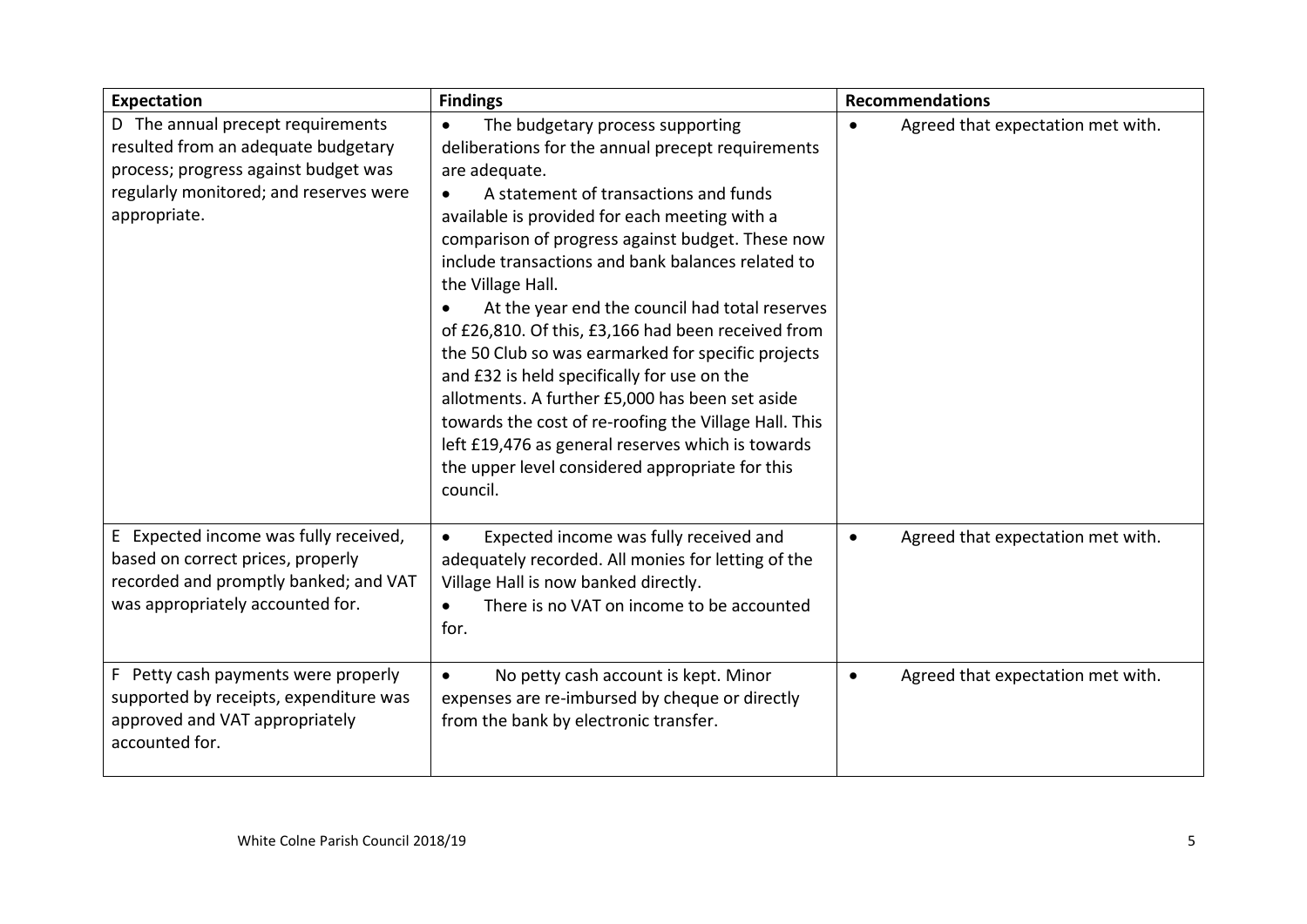| <b>Expectation</b>                                                                                                                                             | <b>Findings</b>                                                                                                                                                                                                                                                                                                                                                                                                                                                                                                                                                                                                                      | <b>Recommendations</b>                                                                     |
|----------------------------------------------------------------------------------------------------------------------------------------------------------------|--------------------------------------------------------------------------------------------------------------------------------------------------------------------------------------------------------------------------------------------------------------------------------------------------------------------------------------------------------------------------------------------------------------------------------------------------------------------------------------------------------------------------------------------------------------------------------------------------------------------------------------|--------------------------------------------------------------------------------------------|
| G Salaries to employees and allowances<br>to members were paid in accordance<br>with council approvals, and PAYE and NI<br>requirements were properly applied. | A contract of employment for the clerk was<br>$\bullet$<br>agreed and signed in May 2011. The Council<br>agreed a 2% increase in the Clerk's salary at its<br>meeting in January 2018.<br>The village hall cleaner and booking clerk<br>$\bullet$<br>are considered to be self-employed and<br>responsible for accounting for their own tax and<br>NI.<br>The cleaner was paid at a rate of £7.50 per<br>hour. This is below the minimum wage which was<br>increased to £7.83 per hour from the beginning of<br>April 2018 and has been increased again to £8.21<br>per hour from April 2019.<br>No allowances were paid to members. | The cleaner should be paid at least the<br>$\bullet$<br>minimum wage.                      |
| H Asset and investment registers were<br>complete and accurate and properly<br>maintained.                                                                     | A detailed consolidated Asset Register is<br>$\bullet$<br>included in the annual accounts. It did not include<br>the laptop computer and printer purchased during<br>the year.                                                                                                                                                                                                                                                                                                                                                                                                                                                       | The new laptop computer and printer<br>$\bullet$<br>should be added to the asset register. |
| Periodic and year end bank account<br>reconciliations were properly carried out.                                                                               | During the year up to five bank accounts<br>$\bullet$<br>were in operation. By the end of the year this had<br>been rationalised to just two: current accounts<br>with NatWest and Unity Trust.<br>Regular reconciliations to the main council<br>bank accounts are carried out and reported to each<br>Council meeting.<br>The reconciliations are also checked by the<br>Chairman and I was able to reconcile the bank<br>statements to the year-end accounts.                                                                                                                                                                     | Agreed that expectation met with.<br>$\bullet$                                             |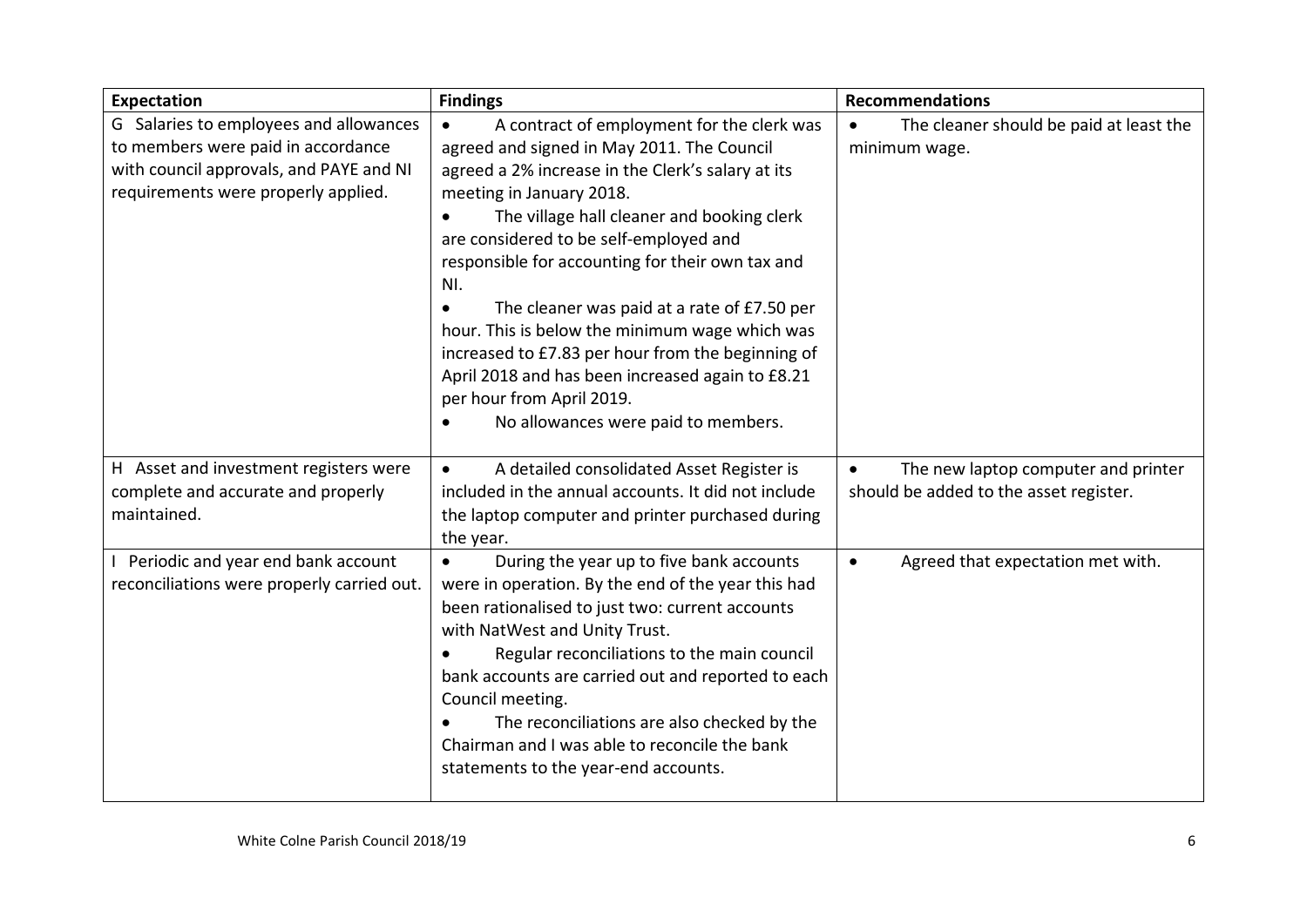| Expectation                                                                                                                                                                                                 | <b>Findings</b>                                                                                                                                                                                                                                                                                                                                               | <b>Recommendations</b>            |
|-------------------------------------------------------------------------------------------------------------------------------------------------------------------------------------------------------------|---------------------------------------------------------------------------------------------------------------------------------------------------------------------------------------------------------------------------------------------------------------------------------------------------------------------------------------------------------------|-----------------------------------|
| Accounting statements prepared<br>during the year were prepared on the<br>correct accounting basis, agreed to the<br>cash book and were supported by an<br>adequate audit trail from underlying<br>records. | The council accounts on a cash or receipts<br>and payments basis where payments are recorded<br>when made rather than being matched to the<br>period to which they relate. This is appropriate for<br>a council of this size.<br>The statements comparing spend to budget<br>estimate for each meeting are also prepared on a<br>receipts and payments basis. | Agreed that expectation met with. |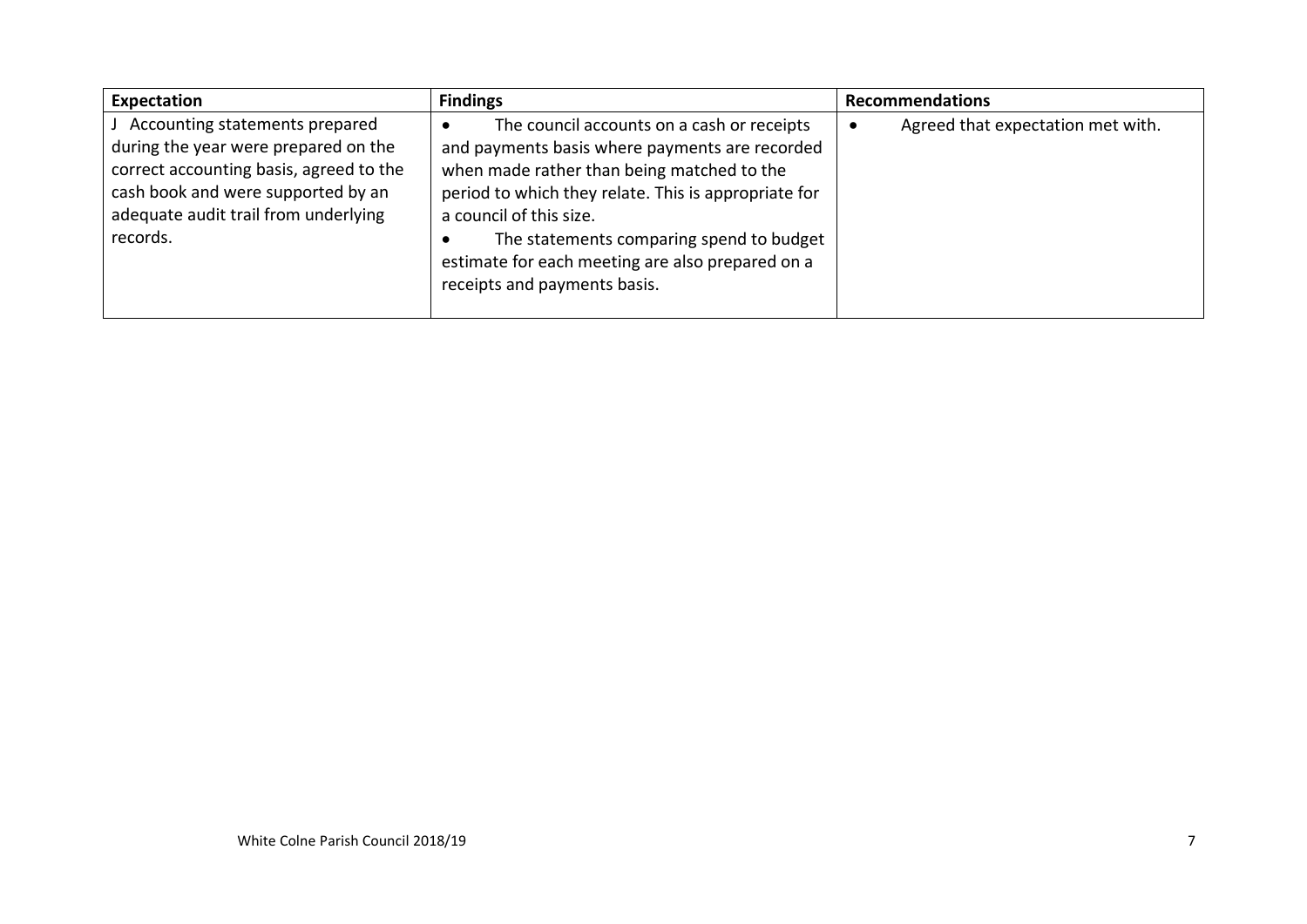#### **WHITE COLNE PARISH COUNCIL REQUIREMENTS OF TRANSPARENCY CODE FOR SMALLER AUTHORITIES Information to be posted on a website**

| <b>Requirement</b>                                                        | <b>Finding</b>                                                          |
|---------------------------------------------------------------------------|-------------------------------------------------------------------------|
| PUBLICATION OF EXPENDITURE                                                | All items of expenditure for the council including the village hall     |
| Smaller councils are required to publish annually the details of each     | during 2017/18 were published.                                          |
| individual item of expenditure above £100.                                |                                                                         |
|                                                                           |                                                                         |
| PUBLICATION OF END OF YEAR ACCOUNTS                                       | The statement of accounts which formed part of the AGAR for             |
| Smaller councils must publish their statement of accounts according to    | 2017/18 has been published, together with the year-end bank             |
| the format included in the annual return form.                            | reconciliation.                                                         |
| The statement of accounts must be accompanied by:                         | The explanation of significant variances between years could not        |
| • copy of the bank reconciliation for the relevant financial year;        | be found, however.                                                      |
| · explanation of any significant variances (e.g. more than 10-15%, over   |                                                                         |
| $£200$ ) in the statement of accounts between the current year and        |                                                                         |
| previous year;                                                            |                                                                         |
| • explanation of any differences between 'balances carried forward' and   |                                                                         |
| 'total cash and short term investments'                                   |                                                                         |
|                                                                           |                                                                         |
| PUBLICATION OF ANNUAL GOVERNANCE STATEMENT                                | The Annual Governance Statement that formed part of the                 |
| Councils must publish their annual governance statement according to      | AGAR for 2017/18 could not be found on the Council's website.           |
| the format included in the annual return form.                            |                                                                         |
|                                                                           |                                                                         |
| PUBLICATION OF INTERNAL AUDIT                                             | The detailed internal audit report issued June 2018 is on the Council's |
| Councils must publish their annual internal audit report according to the | website.                                                                |
| format included in the annual return form.                                |                                                                         |
|                                                                           |                                                                         |